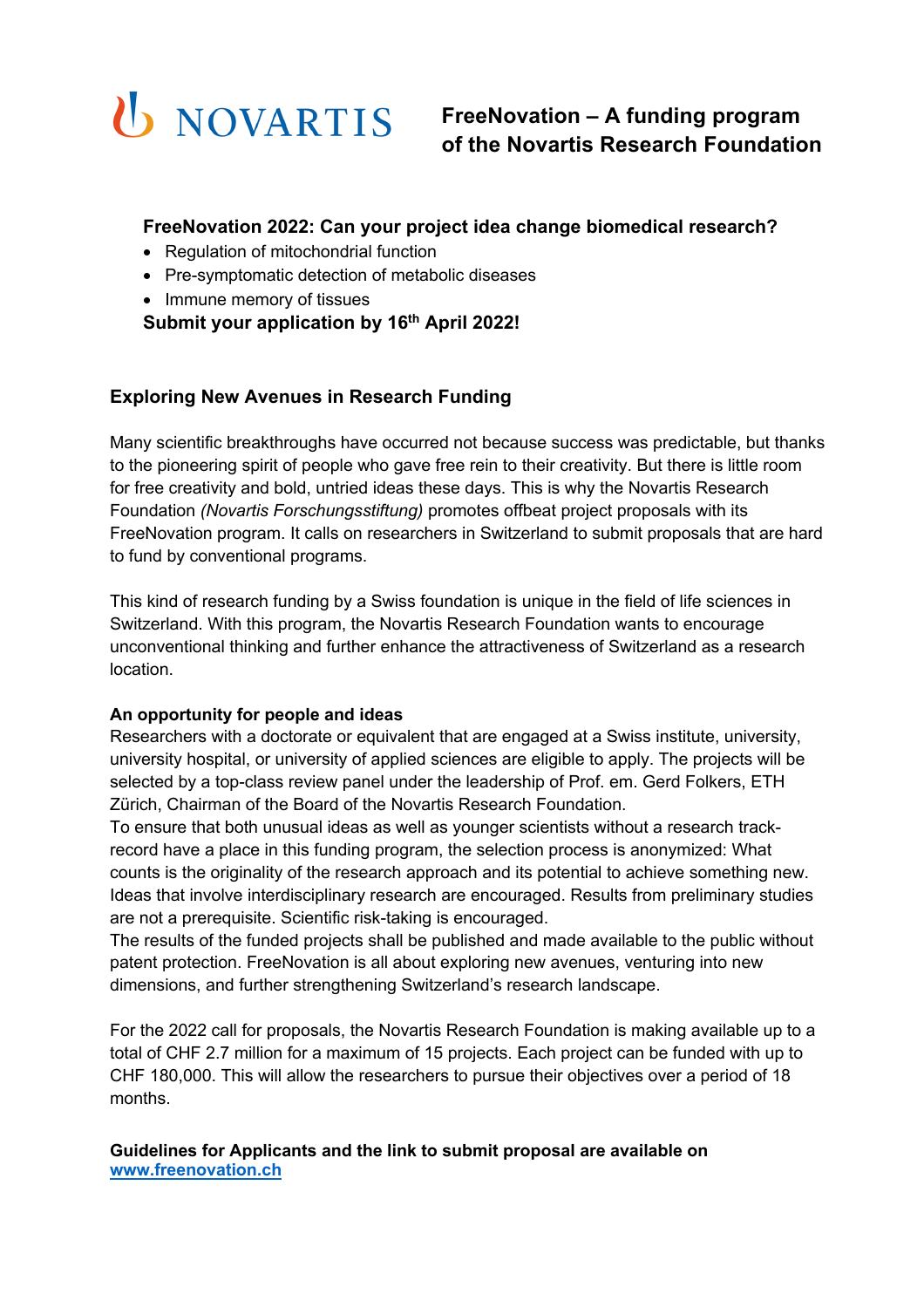### **Regulation of mitochondrial function**

Mitochondria generate most of the chemical energy needed to power the cell's biochemical reactions. The number of mitochondrial organelles in cell types correlates with the amount of energy required for the cells to function, e.g., muscle and liver cells have a high number of mitochondria whereas mature red blood cells have no mitochondria. In addition to the role of a powerhouse, mitochondria are also important for many ubiquitous cellular processes like signalling, differentiation, growth, and death. Mitochondria dysfunction can affect almost any part of the body and can contribute to a variety of diseases, such as ALS, heart failure and Parkinson's disease. How can we validate a role for mitochondria dysfunction in complex diseases and identify the molecular mechanisms involved?

Mitochondria activity can be measured in vitro, including production of ATP or of reactive oxygen species. How can we measure mitochondria function or dysfunction *in vivo* and in tissues? Can we exploit these readouts as biomarkers for diseases? Moreover, how can we gain a better understanding of the dynamic regulation of mitochondria's proteome and functionalities in specific cells and tissues?

Mitochondria interact with other organelles, including the endoplasmic reticulum. They undergo dynamic fusion and fission, and defective mitochondria are selectively degraded by mitophagy. Upon damage or stress, danger-associated molecular markers such as mitochondrial DNA may be released leading to sterile activation of innate immunity. Can we expand our understanding of these pathways to generate novel therapeutic opportunities?

#### **Pre-symptomatic detection of metabolic diseases**

Atherosclerosis, diabetes, kidney and liver failure: These and many other diseases occur as a result of metabolic disorders and have long been among the leading causes of death. Epidemiological studies indicate that genetic factors, diet and other lifestyle factors are significantly involved. But the interrelationships are exceedingly complex and the molecular processes only partially understood. Hormones, micro-RNAs, oxidative stress, epigenetic regulation, etc. are just a few keywords in this context. But how exactly does it work? What is a trigger and what is "just" a biomarker? And which measurable biomarkers allow reliable diagnoses and prognoses? How do metabolic diseases manifest themselves in children or in women and men as they get older?

"Omics" technologies of all kinds provide data on single cells, tissues and the whole organism. How can the data be integrated into an overall view? What new hypotheses can be generated? Can they be validated in the context of metabolic processes? Which controversial findings should be rigorously tested for once - and what would be the consequences if they were not correct?

An individual, pre-symptomatic diagnosis would allow personalized pharmacologic treatment or lifestyle modifications when it is most effective and complications can still be prevented. We would like to be warned before sugar levels are high and beta cells are already damaged. What research idea do you have that could lead to detecting a metabolic disease at an early stage, i.e. before clinical symptoms appear?